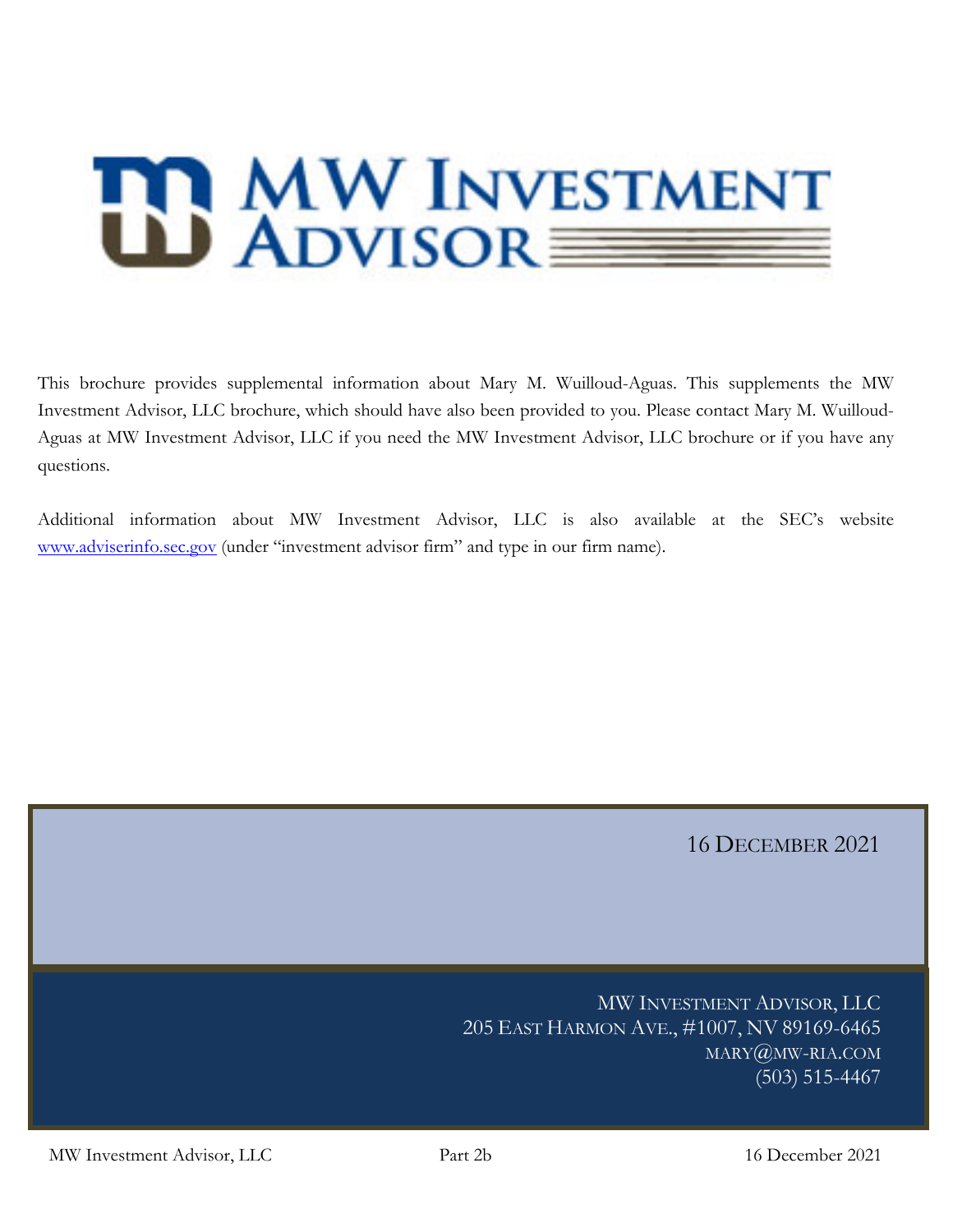# **TABLE OF CONTENTS**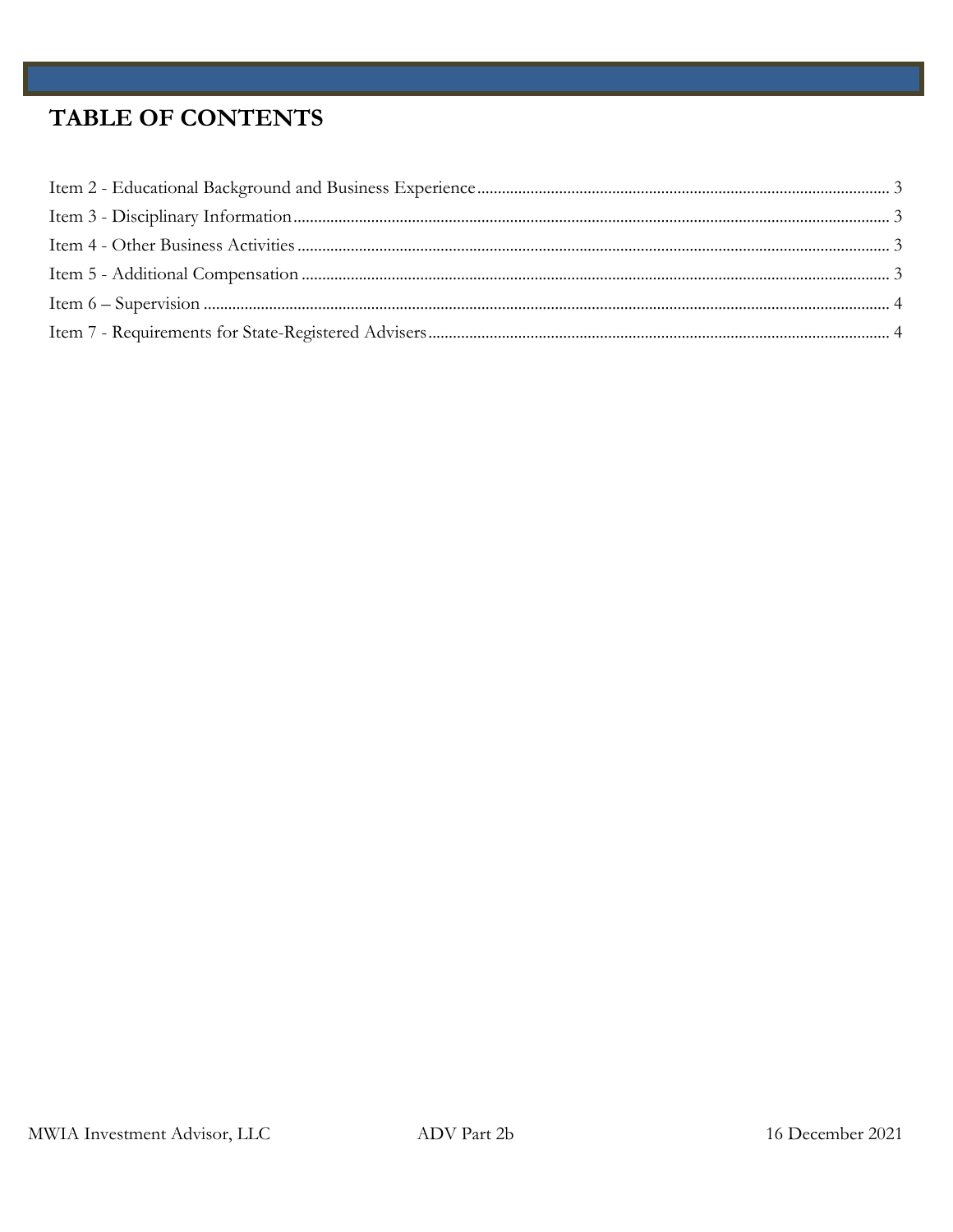# **ITEM 2 - EDUCATIONAL BACKGROUND AND BUSINESS EXPERIENCE**

### **Mary M. Wuilloud-Aguas, Investment Officer**

Representative for MW Investment Advisor, Registered Investment Advisor Year Born: 1959

### **Educational Background:**

Carnegie Mellon University – Tepper School of Business (1986 - 1988) B.S.N., Nursing – University of California – Los Angeles (1981 - 1983) B.A., Psychology – University of Southern California (1977 - 1981)

### **Business Background:**

12/2003 – Present: *Managing Member & Investment Advisor Representative,* MW Investment Advisor, LLC 10/2011 – 03/31/2016: Business Development and CCO for Kohala Capital Partners, LLC 12/2003 – 05/2005: *Registered Representative,* Cogent Partners 06/1998 – 11/2003: *Financial Advisor,* Raymond James Financial Services, Inc.

### **Professional Qualification(s):**

Series 65, Uniform Investment Adviser Law Examination (1994)

# **ITEM 3 - DISCIPLINARY INFORMATION**

Mary M. Wuilloud-Aguas has no legal or disciplinary events that are material to a client's or prospective client's evaluation of this advisory business.

# **ITEM 4 - OTHER BUSINESS ACTIVITIES**

The principal business is that of a Registered Investment Advisor (RIA) and provider of investment advisory services.

# **ITEM 5 - ADDITIONAL COMPENSATION**

Other than work with MW Investment Advisor, LLC and any disclosures made in Items 2 and 4 above, Mary M. Wuilloud-Aguas receives no additional compensation related to any other business activities.